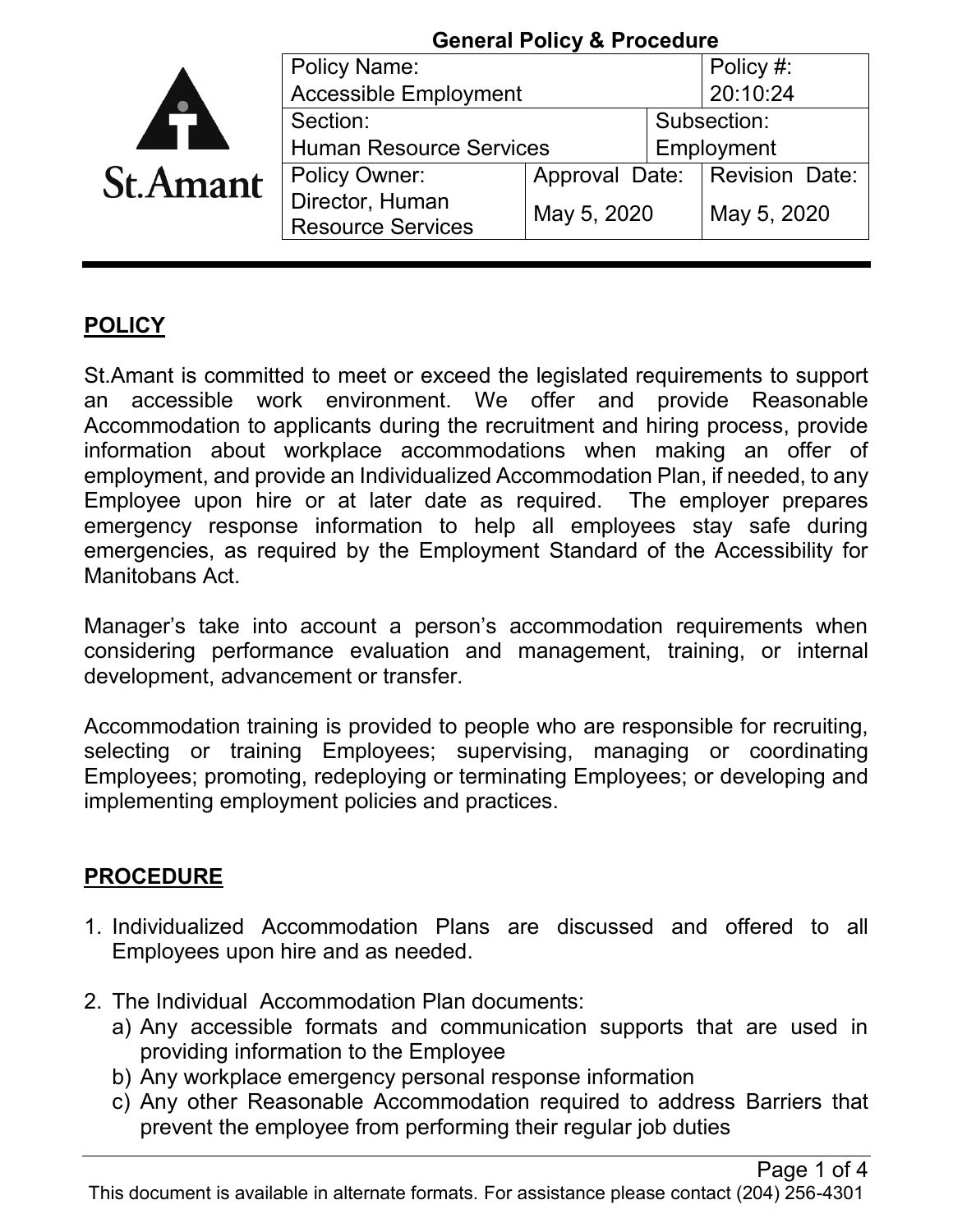- 3. The employee provides any relevant information that may assist St.Amant in the assessment of the accommodation request, including any medical supports, reports or reports by other practitioners in the area of workplace accommodations. This policy also provides information about the following:
	- a) Complying with the accommodation plan;
	- b) Providing feedback to their Manager with respect to the requirements of the Accommodation Plan;
	- c) Participating in and cooperating with accommodation efforts on an on-going basis, including communicating with their Manager if modifications to the accommodation plan are requested or if accommodation is no longer required; and
	- d) Participating in an evaluation of the Employee, requested by St.Amant, to assist the Employer in determining what Reasonable Accommodation is required.
- 4. In consultation with Occupational Health Services, the Manager and Employee develop the Individualized Accommodation Plan which is formalized, documented and signed by all involved.
- 5. Where applicable, the Employee may bring a bargaining agent, a representative of the Employee's bargaining agent, or a person who is knowledgeable in the area of the workplace accommodation.
- 6. Individual Accommodation Plans are shared only with those required on a need to know basis and involves Employee consent.
- 7. The Plan is reviewed when:
	- a) The Employee's workspace is modified or moved;
	- b) The Employee's responsibilities change; or
	- c) St.Amant becomes aware that there are other changes that impact the accommodation required.
- 8. St.Amant provides a copy of a plan to the Employee in an accessible format when requested.
- 9. When St.Amant denies an Employee's request for an individual Accommodation Plan, the Employee is provided written reasons for why the request was denied.

## **DEFINITION OF TERMS**